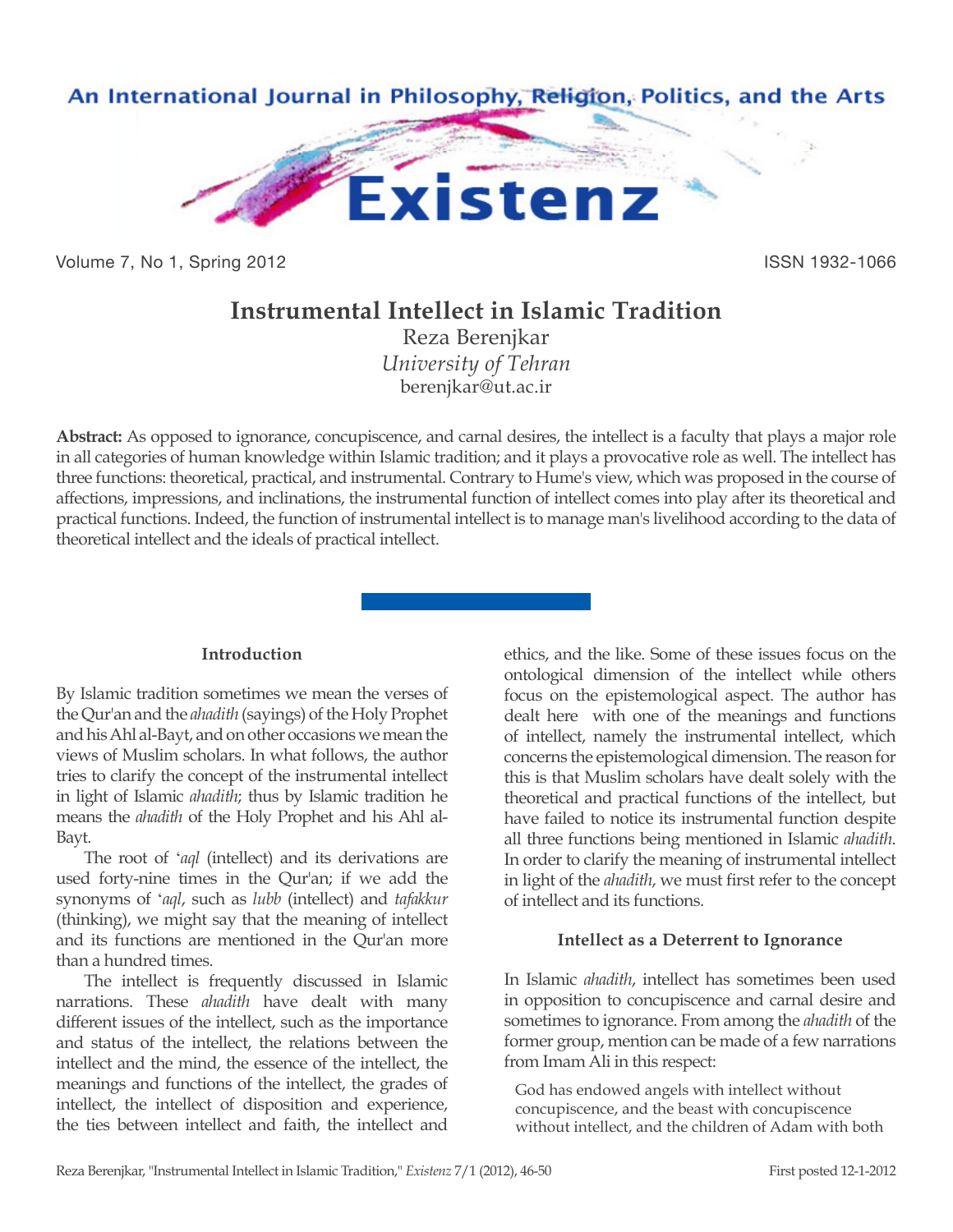of them. Then he whose concupiscence is defeated by his intellect is better than the angels but he whose intellect is defeated by his concupiscence is worse than beasts.1

The intellect is the master of the army of the Merciful and Almighty, [while] carnal desire is the commander of the army of Satan, and man's soul is oscillating between them.<sup>2</sup>

The intellect and concupiscence are contrary to each other. [*GH* 2100]

Concupiscence and lasciviousness have ruined his intellect.3

Fight against your carnal desire by your intellect.<sup>4</sup>

From among the second group of *ahadith*, mention can be made of the celebrated *hadith* that discusses the troops of intellect and ignorance. This narration states that God has created both intellect and ignorance in the nature of human beings and has allocated troops for each one. The troops of the intellect include goodness, faith, hope, justice, understanding, and ethical values; and the troops of ignorance include evil, faithlessness, despair, injustice, nescience, stupidity, and ethical vices. By the troops of intellect and ignorance the hadith apparently means their consequences, although they may strengthen the intellect or ignorance as well. Thus we find in *Nahj-u al-Balagha*:

There is no wealth like intellect and no poverty like ignorance. [*NB* 478]

From these two groups of *ahadith*, one can infer that (a) Ignorance has two different meanings: one is an ontological thing that is created in man, such as the intellect, and the other is a negative concept, such as a lack of knowledge; (b) Ignorance is both lasciviousness and carnal desire and which in turn are also the consequences of ignorance; and (c) The intellect is the source of all good things, but ignorance is the cause of all vices. Indeed, if man follows his intellect in everything that he does, he will reach all good things; however, if he follows ignorance, he will be inclined to vice. This is why Prophet Muhammad purportedly said:

God has not distributed among human beings anything better than the intellect.<sup>5</sup>

It is noteworthy that this sense of ignorance comes from an Arabic root. Compare with Ibn Faras,

Ignorance has two main meanings: one sense is contrary to knowledge and the other is contrary to serenity.<sup>6</sup>

Having studied some Arabic poems and some verses of the Qur'an, the contemporary linguist and expert on Islam Toshihiko Izutsu mentions three meanings for the words ignorance and ignorant. In its first sense, an ignorant person has no self-control and follows his carnal desires, as opposed to a forbearing person. In its second sense, ignorance undermines the intellect. And in its last sense, it means a lack of knowledge.7 In brief, the intellect has a very broad sense in ahadith and all kinds of knowledge seem to come from the intellect. Sometimes directly, and sometimes indirectly through the organs of the senses, the intellect allows man to understand the realities. It can also be inferred from some ahadith that the intellect plays a few non-cognitive roles, such as command prohibition and positive spiritual pressure, by which man is provoked to do good, however this pressure does not deprive man of his free-will. On the contrary, ignorance and lasciviousness exert negative spiritual pressure on the soul, thus driving man to vice; again this pressure does not reach the extent of compulsion and lack of freedom.

As for the non-cognitive role of the intellect, Imam Ali states, "the intellect commands you towards what

<sup>1</sup> Muhammad Ibn Ali Saduq, *Ilal-u al-Shara'i*, Beirut: Dar-u Ihya-e al-Turath, 1385 L.A.H. p. 4; Ali Ibn Hasan Tabarsi, *Mishkat-u al-Anwar*, Najaf: Heydaryyah, 1385 L.A.H. p. 251; Muhammad Baqir Majlesi, *Bihar-u al-Anwar*, Beirut: Dar-u Ihya-e al-Trath, 1403 L.A.H. 60, p. 299.

<sup>2</sup>'Abdulwahid Amudi, *Ghurar-u al-Hikam wa Durar-u al-Kalim*, commented by Jamal-u al-Din Khunsari, researched by Sayyid jalal-u al-Din Muhaddith Armawi, Tehran: Tehran University, 1360 A.H., No. 2099. [Henceforth cited as *GH*]

<sup>3</sup> Muhammad Ibn Husain Sharif Radi, *Nahj-u al-Balaghah*, transl. Sayyid Ali Naqi Faid-u al-Islam, Tehran: Faqih, 1376 A.H., Sermon No. 86. [Henceforth cited as *NB*]

<sup>4</sup> See Muhammad ibn Ya'qub Kulaini, *al-Kafi*, researched by Ali Akbar Ghaffari, Tehran: Dar al-Kutub-e al-Islamiyyah, 1388 L.A.H., Vol. 1, p. 28. [Henceforth cited as *a-K* with volume number]

<sup>5</sup> Barqi, *al-Mahasen*, researched by Sayyid Mahdi Rajai, Qom: al-Majma'u al-'Alami liahl-i al-Beit, 1413 L.A.H., Vol. 1, p. 308.

<sup>6</sup> Ahmad Ibn Fares, *Mu'jam-u Maqais-e al-Lughah*, researched by 'Abdulsalam Muhammad Harun, Egypt: al-Mustafa and his Children Publication, 1389 L.A.H., Vol. 1, p. 489.

<sup>7</sup> Toshihiko Izutsu, *God and Man in the Qur'an*, transl. Aḥmad Aram, Tehran: Daftar-e Nashr-e Farhang Islami, 1365, pp. 264-78.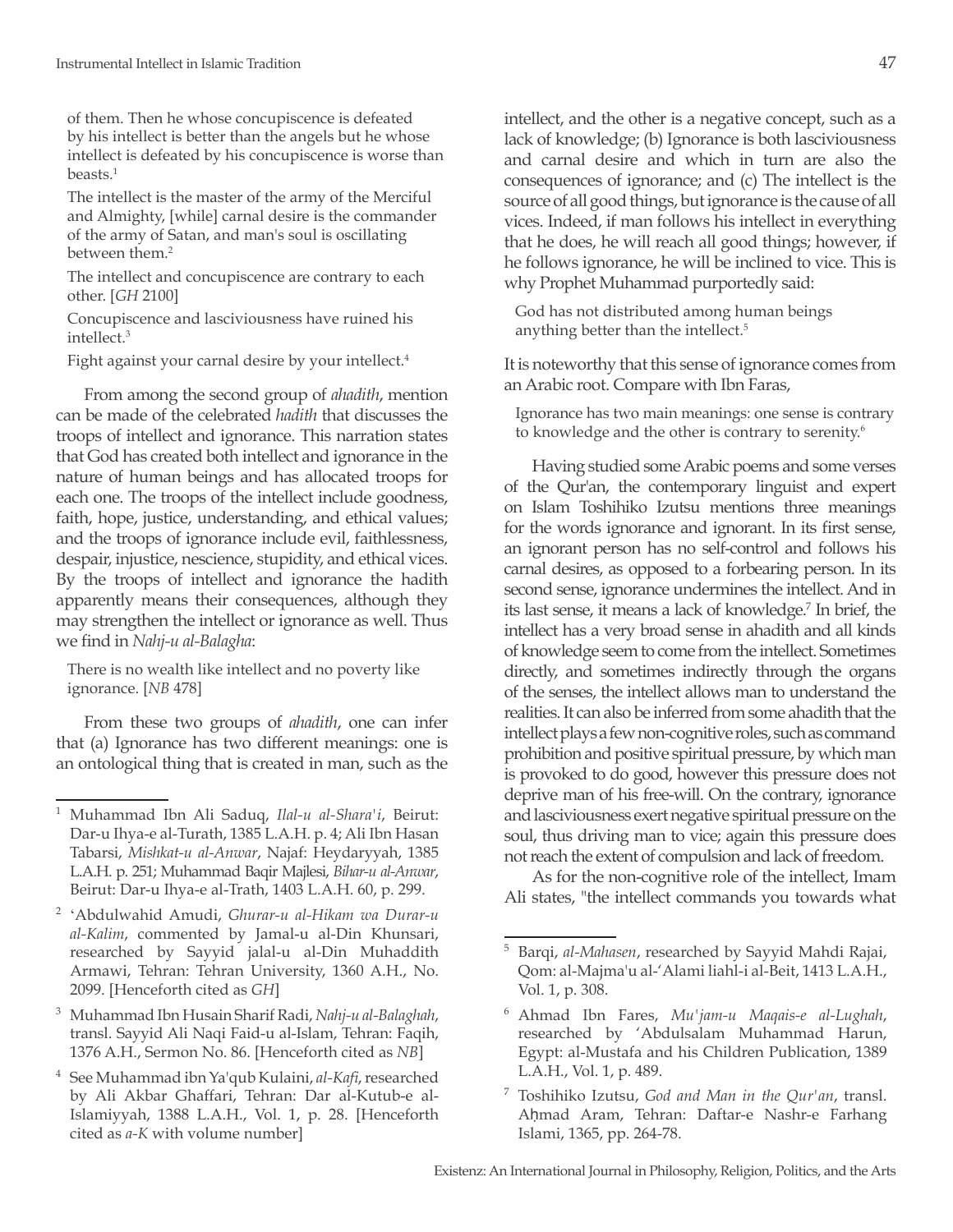is most beneficial."<sup>8</sup> Other commentators point out, "A far-sighted man has deterrents from his intellect against any kind of meanness" (*GH* 7350), and "Men's hearts may be affected by bad thoughts but their intellect deters [bad thoughts] from them" (*GH* 7340). Also Imam Husain states, "You should know that the intellect is a deterrent."9 Indeed, '*aql* means prohibition and deterrence in the Arabic language.10

## **Cognitive Functions of Intellect in Divine Tradition**

The theoretical, practical, and instrumental functions of the intellect are mentioned in ahadith, however they have not made use of these exact terms.

By theoretical intellect they mean a faculty by which one may know theoretical truths, i.e., realities. Theology (the study of God), anthropology (the study of human beings), and cosmology (the study of the universe) are dealt with under this function of the intellect and are mentioned in many verses of the Qur'an. In the course of its thinking upon created things, the intellect infers God. The Qur'an, for example, states:

Indeed in the creation of the heavens and the earth and the alteration of night and day, there are signs for those who possess intellect.<sup>11</sup>

As to this point, ahadith reads as follows:

The depth of wisdom is worked out by the intellect. [*a-K* I 28] The best intellectual understanding is the knowing of Truth by the truth. [*GH* 3220]

The best intellectual understanding is that man knows himself.<sup>12</sup>

Knowing God is practical through intellects.13

By intellect people have known their creator and the fact that they are created. [*a-K* 29]

- <sup>11</sup> *The Holy Qur'an*, Surah Al Imran, p. 190.
- <sup>12</sup> Muhammad Ibn Talha Shafe'i, *Matalib-u al-Su'ol*, transcript of Ayatullah Mar'ashi Library, Qom, n.d. p. 50.
- <sup>13</sup> Hasan Ibn Ali Harrani, *Tuhaf-u al-'Uqul*, researched by Ali Akbar Ghaffari, Qom: Islami, 1404, L.A.H., p. 62.

As for the practical intellect, Muslim scholars have suggested two main interpretations. According to the celebrated interpretation, the function of the practical intellect, like that of the theoretical one, is knowledge, however the objects of knowledge are oughts and ought-nots rather than what there is or is not.<sup>14</sup>

However, according to the less celebrated interpretation, oughts and ought-nots are absent from the theoretical intellect, like reflections on what there is or is not. The practical intellect is in fact the faculty of willing which provokes man into doing something (*IT* 352). In his other works, Avicenna has suggested another interpretation for the practical intellect. He says that the practical intellect both produces some acts peculiar to human beings such as shame, laughter, and weeping, as well as understands issues concerning the practices of man such as understanding techniques and the relative good or evil of acts.15

Some of the functions of the practical intellect, according to the celebrated interpretation, have been suggested by ahadith, including one that has been narrated from Prophet Muhammad,

After he has reached the age of puberty, that veil is removed [from his heart], then a light appears in the man's heart by which he understands the necessary and desirable duties and good and evil. Behold, the intellect in the heart is as a light in the middle of the house.<sup>16</sup>

### Imam Ali asserts that

A wise and intellectual man is he who finds out the best [less evil] from among two evils.<sup>17</sup>

- <sup>16</sup> Muhammad ibn Ali Saduq, *Ilal-u al-Shara'i'*, Beirut: Dar-u Ihya al-Turath, 1385 L.A.H., p. 98; Muhammad Baqir Majlisi, *Bihar-u al-Anwar*, Beirut: Dar-u Ihya al-Turath, 1403 L.A.H., Vol. 1, p. 99.
- <sup>17</sup> Muhammad ibn Talha Shafe'i, *Matalib-u al-Su'ol*, transcript of Ayatullah Mar'ashi Library, Qom, n.d.

<sup>8</sup> Abu Sa'd Mansur ibn Husain Abi, *Nathr-u al-Durr*, researched by Muhammad ibn Ali Qarnah, Cairo: al-Hay'at-u al-Misriyyah al-'Amma lil-Kitab 1981, p. 285.

<sup>9</sup> Muhammad ibn Talha Daylami, I*rshad-u al-Qulub*, Beirut: A'alami, 1398 L.A.H.; Qom: Mu'assasaye Aal-u al-Beit, 1408 L.A.H., p. 199.

<sup>10</sup> *al-Sihah*; *al-Misbah-u al-Munir*; *Mu'jam-u Maqa'is al-Lugha*; the root of لقع entry.

<sup>14</sup> See Abu Nasr Farabi, *al-Fusul-u al-Muntaza'a*, researched by Fuzi Mistri Najjar, Beirut: Dar-u al-Mashreq, 1405 L.A.H., p. 54; [Allama] Hasan ibn Yusuf Hilli, *al-Jawhar-u al-Nadid*, Qom: Nidar, 1363 A.H., p. 233; Avicenna, *al-Isharat wa al-Tanbihat*, Tehran: Daftar Nashr Kitab, 1403 L.A.H., Vol. 2, p. 352. [Henceforth cited as *IT*]

<sup>15</sup> Avicenna, *al-Nijat*, corrected by Muhammad Taqi Daneshpazduh, Tehran: Tehran University, 1364 A.H., p. 330; Avicenna, *al-Shifa*, interpreted by Ibrahim Madkur, Qom: Mar'ashi Najafi, 1404 L.A.H., Vol. 2, p. 37.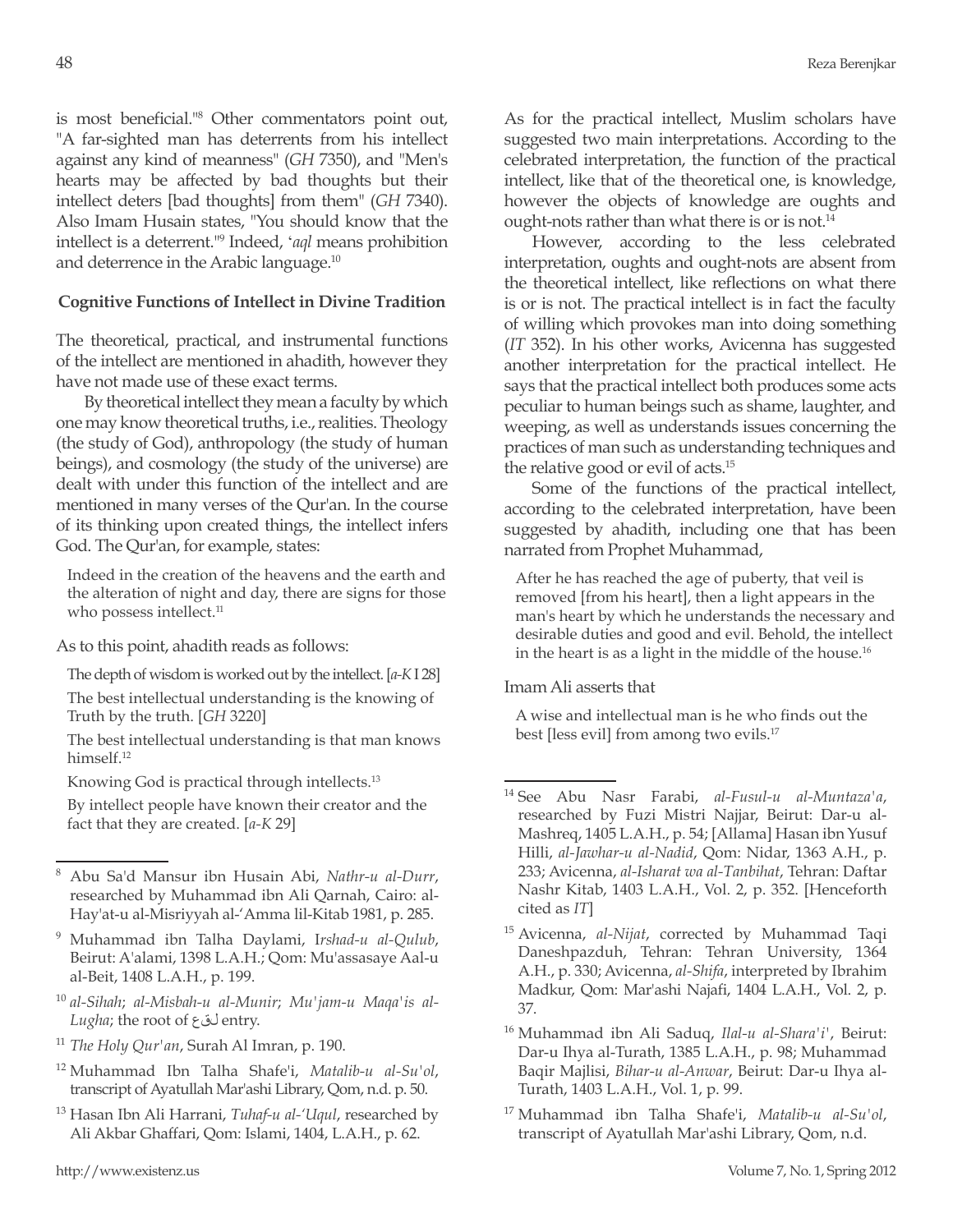#### And Imam al-Sadiq states:

By the intellect people may know good from evil. [*a-K* 29]

The intellect has a non-cognitive function that differs from will. Before explaining the instrumental intellect in light of Islamic traditions, it is beneficial to refer to David Hume, since he is one of the most influential thinkers in Western thought with influence concerning this matter.

#### **Hume on Instrumental Intellect**

As it is known, Hume has denied the cognitive function of intellect by saying that it cannot discover realities as they are. He also denies the moral and practical functions of intellect, i.e., good and evil oughts and ought-nots and the aims of life cannot be understood by the intellect. He introduces sense experiences instead of the theoretical role of the intellect and introduces affections and feelings, such as lust, anger, and carnal desire, instead of its practical role.<sup>18</sup> Thus the intellect, for Hume, fails to discover realities as they are in its theoretical role, and fails to understand good and evil and the aims of life in its practical role.

Consequently, Hume recognizes the concupiscence reproached by the ahadith as the faculty for determining the aims of life and what is good or bad, thus dethroning the intellect from its position making it serve concupiscence.

One of the functions of the intellect, as mentioned in his study of the senses and functions of the intellect, is to determine the aims of life and to help distinguish between good and evil; however, in Hume's point of view, the intellect cannot determine one's aims or even what is best, rather it is the affections and feelings that do this. Man thus has no choice but to follow concupiscence and its decision is merely the immediate act of feeling pleasure or pain. Hume argues that an act, a feeling, or a character is a virtue or vice which may produce some particular pleasantness or unpleasantness (*EP* 346). Virtues are thus equal to pleasures producing a pleasant impression, and vices are equal to pains producing an unpleasant one. As a result, a moral feeling is a feeling for liking or disliking certain acts, manners, or characters (*EP* 346-7).

Having denied the theoretical and practical functions of the intellect, and having instead introduced sense experiences and feelings, Hume assumes another role for the intellect. His well-known phrase is: the intellect is the slave of feelings and it must be so; it claims no job but to serve them and obey them (*EP* 343). As it were, Hume argues that the intellect merely has an instrumental function due to its being an instrument for passions and pleasures; it thus helps man taking pleasures and satisfying lusts.

Hume's account of the intellect is sometimes called instrumental and sometimes a faculty of livelihood. Needless to say, the instrumental intellect and livelihood are both embraced by ahadith, however in different interpretations.

#### **Theoretical and Practical Intellect**

Along with the theoretical and practical functions of the intellect, ahadith mentions its instrumental function as well; however the concept of the instrumental intellect in ahadith differs from that of Hume.

Generally speaking, the instrumental intellect deals with worldly livelihood; it is a faculty by which man may earn his livelihood and manage his ideal life. The instrumental intellect is sometimes substituted for the term "intellect of livelihood." Due to its ability to perform calculations and invent technology, this kind of intellect helps man predict would-be events. Some philosophers like Avicenna who classify the intellect into theoretical and practical categories subsume the instrumental function of intellect under the practical one.

In his will to Imam Ali, Prophet Muhammad said:

O Ali, it is not right for a wise man to seek anything except for three things: maintenance of livelihood, provision for the life of the hereafter, and lawful pleasure.19

On another occasion, the Prophet said,

Seven things signify the intellect of wise men: wealth shows the extent of the capacity of the intellect of the owner of the wealth.20

<sup>18</sup> Frederik Copleston, *A History of Philosophy, Volume 5: Modern Philosophy: The British Philosophers from Hobbes to Hume*, transl. Amir Jalaledin A'lam, Tehran: Scientific & Cultural Publications Company & Soroush Press 1375/1996, pp. 334-7. [Henceforth cited as *EP*]

<sup>19</sup> Muhammad ibn Ali Saduq, *Man la Yahduruh-u al-Faqih*, researched by Ali Akbar Ghaffari, Qom: Mu'assese al-Nash al-Islami, n.d., Vol. IV, p. 356 [Henceforth cited as *MY*]; and *a-K* V87.

<sup>20</sup> Muhammad ibn Ali Karajaki, *Ma'den-u al-Jawahir*, Tehran: Al-Maktaba al-Mottadaviyah, 1394 A.H., p. 60; Warram Ibn Faras, *Tanbih-u al-Khawatir*, Beirut: Dar-u al-Ta'aruf and Dar-u Sa'b Bi ta, Vol. 2, p. 111.